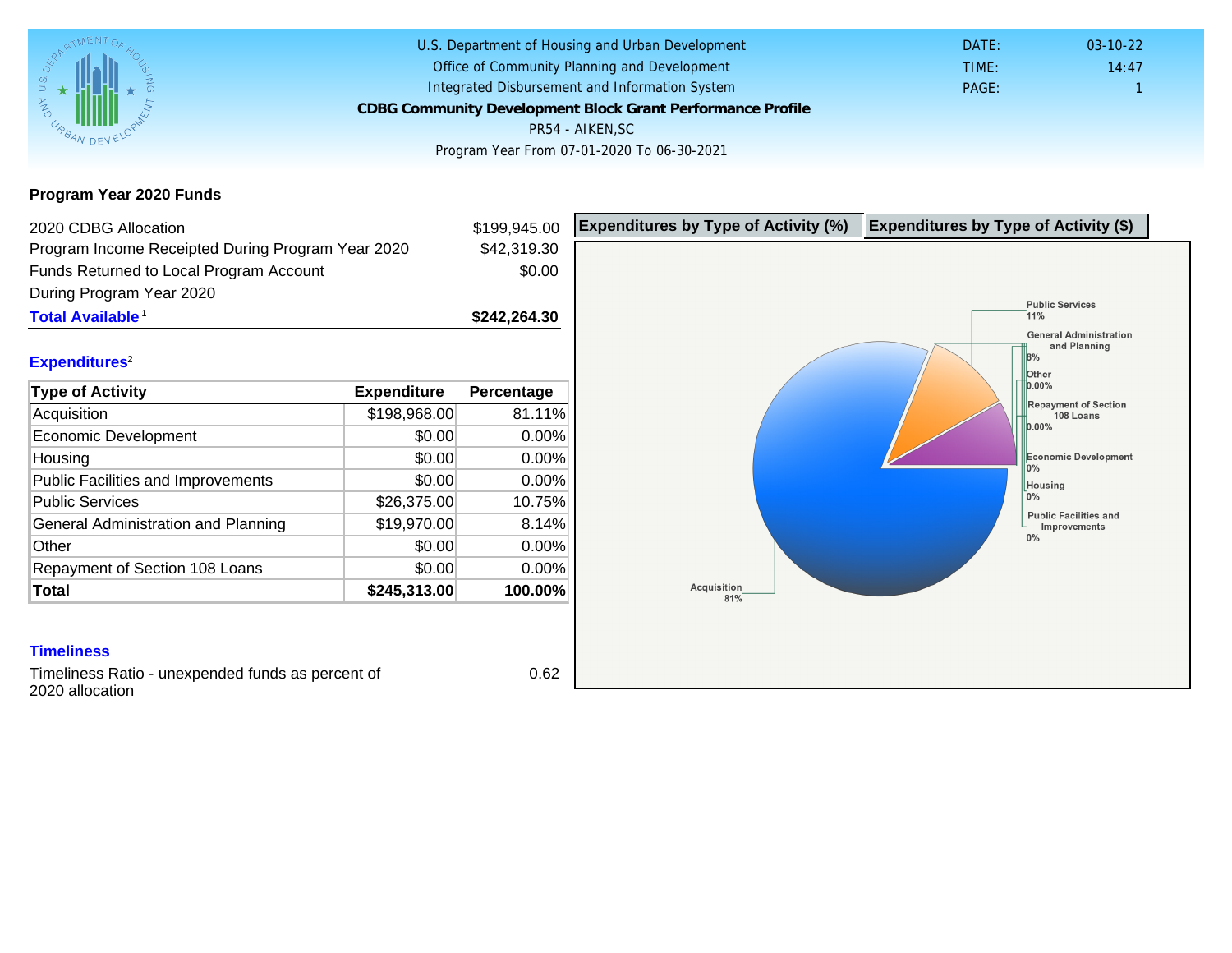#### Program Targeting

| 1 -Percentage of Expenditures Assisting Low-<br>and Moderate-Income Persons and Households<br>Either Directly or On an Area Basis <sup>3</sup>                                                                                 | 99.68%   |
|--------------------------------------------------------------------------------------------------------------------------------------------------------------------------------------------------------------------------------|----------|
| 2 - Percentage of Expenditures That Benefit<br>Low/Mod Income Areas                                                                                                                                                            | 21.58%   |
| 3 -Percentage of Expenditures That Aid in The<br>Prevention or Elimination of Slum or Blight                                                                                                                                   | $0.32\%$ |
| 4 - Percentage of Expenditures Addressing<br><b>Urgent Needs</b>                                                                                                                                                               | $0.00\%$ |
| 5 - Funds Expended in Neighborhood<br>(Community For State) Revitalization Strategy<br>Areas and by Community Development<br>Financial Institution.<br>6-Percentage of Funds Expended in<br>Neighborhood (Community For State) | \$0.00   |
| Revitalization Strategy Areas and by Community<br>Development Financial Institution                                                                                                                                            | $0.00\%$ |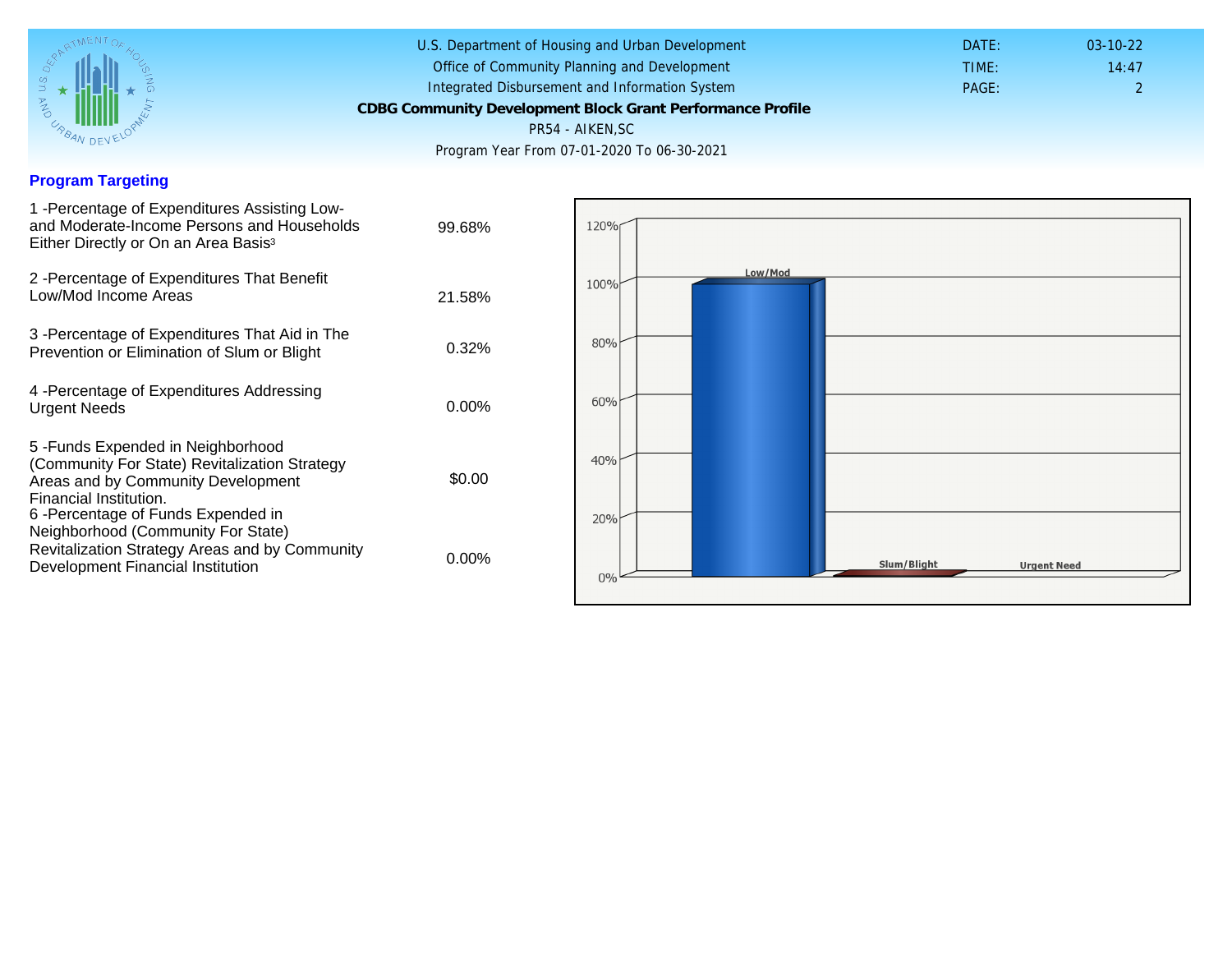# CDBG Beneficiaries by Racial/Ethnic Category <sup>4</sup>

| Race                                              | Total    | Hispanic |
|---------------------------------------------------|----------|----------|
| White                                             | 0.00%    | $0.00\%$ |
| Black/African American                            | 100.00%  | $0.00\%$ |
| Asian                                             | 0.00%    | $0.00\%$ |
| IAmerican Indian/Alaskan Native                   | 0.00%    | $0.00\%$ |
| lNative Hawaiian/Other Pacific Islander           | $0.00\%$ | $0.00\%$ |
| American Indian/Alaskan Native & White            | 0.00%    | $0.00\%$ |
| Asian & White                                     | 0.00%    | 0.00%    |
| Black/African American & White                    | 0.00%    | 0.00%    |
| Amer. Indian/Alaskan Native & Black/African Amer. | $0.00\%$ | $0.00\%$ |
| <b>Other multi-racial</b>                         | 0.00%    | 0.00%    |
| Asian/Pacific Islander (valid until 03-31-04)     | 0.00%    | 0.00%    |
| Hispanic (valid until 03-31-04)                   | 0.00%    | 0.00%    |

### Income of CDBG Beneficiaries

| Income Level                          | Percentage |
|---------------------------------------|------------|
| Extremely Low Income (<=30%)          | $0.00\%$   |
| Low Income (30-50%)                   | $0.00\%$   |
| Moderate Income (50-80%)              | 100.00%    |
| Total Low and Moderate Income (<=80%) | 100.00%    |
| Non Low and Moderate Income (>80%)    | $0.00\%$   |